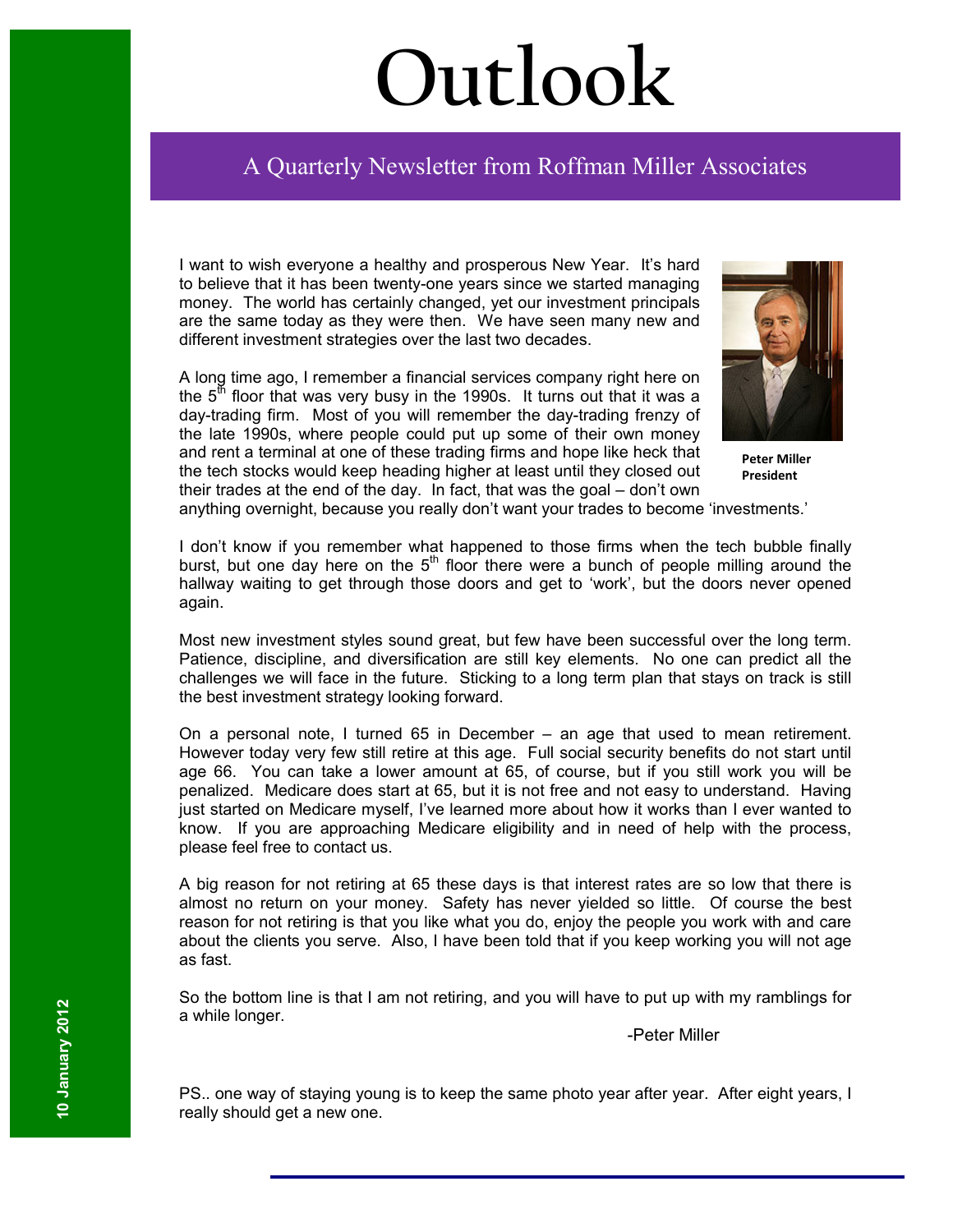### **Review, Outlook**

By Mark Frombach

How many readers of this newsletter would be surprised to find out that the stock market has risen not only three years in a row, but in 8 of the past 9 years? Yes, I know, it certainly doesn't feel that way sometimes. But I checked it out, and it is true.

One reason it's so hard to believe is that while the market has risen so has the number of stomach-churning, up and down days in the stock market commonly referred to as "volatility. For any of you who I have spoken to about this recently, I may have made comments like, "isn't this great?" or, "this is the way it's supposed to feel." No, I wasn't being pithy or sardonic, I was really being genuine.

Despite the fact that I, too, have to put up with/absorb/endure the market swings as they apply to my own personal finances, I've got a greater cause in thinking 'institutionally' about the assets under management at Roffman Miller. And it is here that I must tell you, the rumors circulating about the death of investing, or even buy-and-hold investing, are patently untrue.

It was the legendary Benjamin Graham, mentor to Warren Buffett, who said that your investment gains are not primarily influenced by intelligence or special knowledge, but by your temperament. Now, as someone who has spent quite a number of years in pursuit of intelligence or special knowledge when it comes to investing, even I have to yield to Mr. Graham's statement. After all, can't it be universally stated that it's not the knowledge that you have, it's what you do with it?

In times of uncertainty, markets tend to overreact and Roffman Miller may be inclined to invest more. This is often the opposite of how we feel as individuals, where we might rather curl up into a ball than invest one more dollar into a falling stock market. The other side of that is taking profits when times are good. It might be in our nature as humans to just hop on the bandwagon when the market is on a roll, but in reality those should be times when our eyes are wide open to risks on the horizon and we are at our most cautious. In order to pull off the most basic of investment guidelines, 'buy low, sell high', you need the right temperament at these inflection points if you wish for investing to be a successful endeavor.

And so, I will tell you that the principles of investing are not dead. But they do not reveal themselves in the minute-by-minute world of programmed trading and CNBC. In 2009, we did not invest for 2009 – we invested for 2010, 2011, and beyond. We will do the same in 2012. There is still value to be realized in seeking opportunity (finding businesses at good prices with growth opportunities, talented management, strong balance sheets) and given time, sticking to these principles will be rewarded.

#### 2011

The Dow Jones Industrial Average ended the year 2011 up 5.5%. Including dividends, the total return of the index was 8.38%. Dividends, which we have talked about for quite some time, made a noticeable difference this year.

Many people have asked, "how did the DJIA outperform the S&P 500 (up 2.11%) by such a wide margin this year?" Most of that can be attributed to the methodology for how the DJIA is calculated. We'll address that in a little bit, but while we're on the subject of performance let's break down the returns for 2011.

Of the ten Dow Jones Global Industry groups, five were up for the year and five were down. Only Utilities enjoyed a double-digit gain, while only Financials, again, endured a double-digit decline. Health care stocks had a positive year that surprised many, yet the industrials struggled since peaking early in 2011 after which a confluence of events (the Arab uprisings, Japanese earthquake and nuclear disaster, and even JP Morgan's announcement that they would take gold as collateral in some transactions) started to deflate the global recovery story and led to a negative year for that group.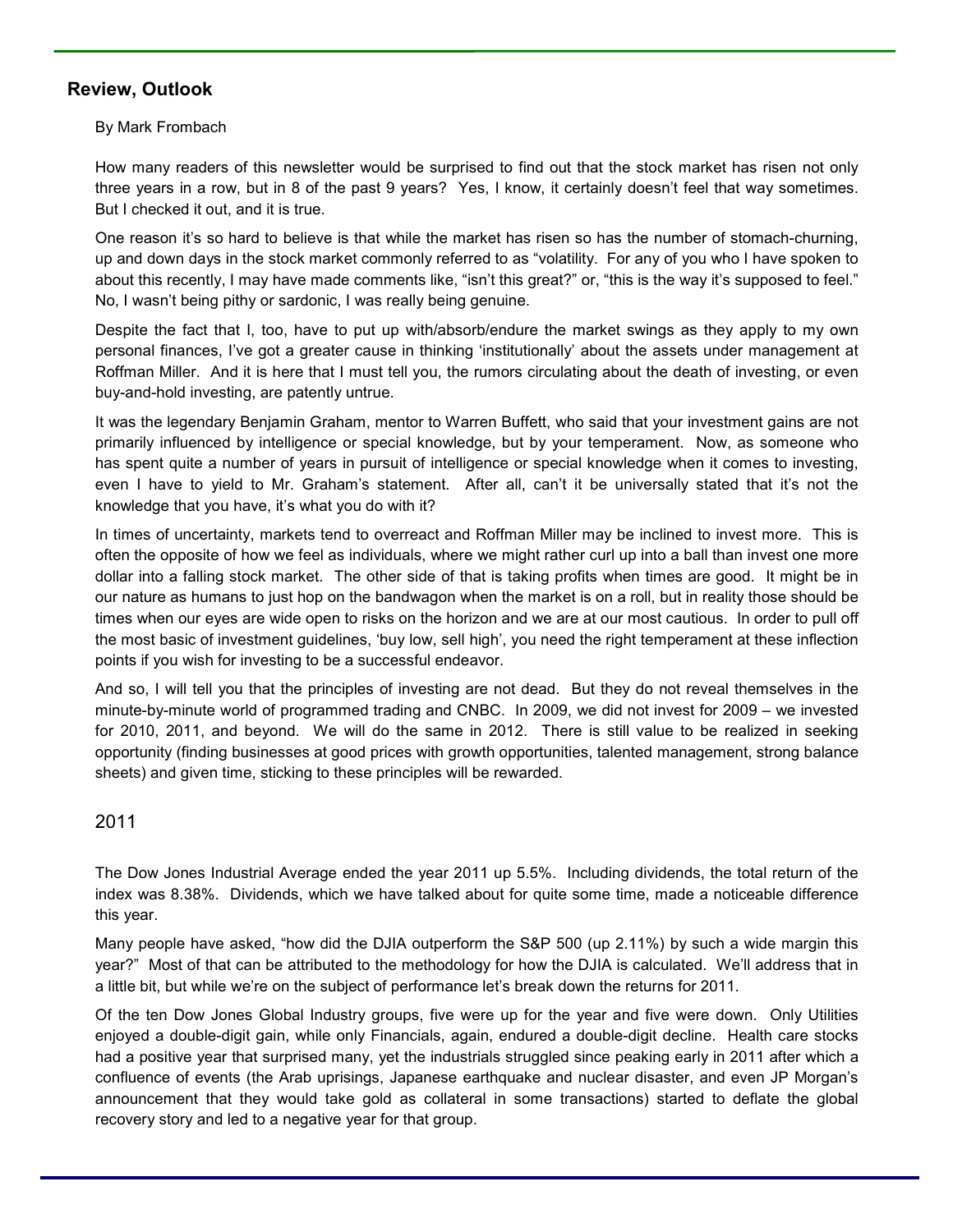#### **Review, Outlook continued**

Other difficult moments for investors this year included the S&P downgrade of U.S. Government debt, months of wrangling over European sovereign debt, and the persistent but ultimately ineffectual Occupy Wall Street crowd.

The U.S. turned in a solid performance in comparison to the rest of the developed world. In Japan, the Nikkei lost over 18%. In Europe, the U.K. was off 5.6%, Germany down 15.6%, and France lower by 17%.

There were a number of bright spots for investors this year, too. The death of Osama Bin Laden could be perceived as lowering the overall threat to global peace, although no one really knows

#### **2011 Investment Scoreboard A sampling of benchmark returns**

| <b>Dow Jones Industrial Average</b>                                                                                                                                                                                     | 8.38%                                                  |
|-------------------------------------------------------------------------------------------------------------------------------------------------------------------------------------------------------------------------|--------------------------------------------------------|
| <b>Russell 2000</b>                                                                                                                                                                                                     | $-4.18%$                                               |
| <b>Standard and Poors 500</b>                                                                                                                                                                                           | 2.11%                                                  |
| <b>Mutual Funds</b><br><b>Lipper Growth Fund Index</b><br><b>Lipper Balanced Fund Index</b><br><b>Lipper Growth and Inc Fund Index</b><br><b>Lipper Multi-Cap Value Index</b><br><b>Lipper International Fund Index</b> | $-3.02%$<br>0.74%<br>$-1.82%$<br>$-4.12%$<br>$-14.48%$ |

whether any successor would be better or worse. This is the case, too, for North Korea and Libya where both countries' long-standing dictators died, but it remains uncertain how much or how little their interactions with the rest of the world will change.

The top stocks in the Dow Jones Industrial Average were all familiar names:

| McDonald's  | $+30.71%$ |
|-------------|-----------|
| IBM         | $+25.29%$ |
| Pfizer      | $+23.59%$ |
| Home Depot  | $+19.91%$ |
| Kraft Foods | $+18.57%$ |

The bottom five stocks, however, were also quite familiar:

| <b>Cisco Systems</b>   | $-10.63%$  |
|------------------------|------------|
| JPMorgan               | $-21.62%$  |
| Hewlett-Packard        | $-38.83%$  |
| Alcoa                  | $-43.79%$  |
| <b>Bank of America</b> | $-58.32\%$ |

And what of the Dow Jones index methodology mentioned earlier? Well, doing some quick math, if you had invested an equal amount, say \$1,000 in each of the ten stocks listed above and held them for all of 2011, you would have lost money. Evidently the really bad stocks did worse than the really good stocks could make up for. But there are 30 stocks in the Dow.. what if you invested \$1,000 in each of the thirty and held *those* positions for the year? Since the DJIA reportedly gained 8.38%, you might think that this would be your gain as well. Wrong. Investing equal amounts in each stock, your total return would be about 4%. The stocks, on average, gained just about 1%, and the dividends just about made up the other 3%.

How is that the case? Without going into too much detail, each index has its own rules for calculating its value over time. The S&P 500 index is influenced more by companies with larger market values (Exxon, Apple, Microsoft), while the DJIA is influenced more by companies with higher stock prices. So while IBM is a \$180 stock, it has significantly greater influence than Bank of America, a \$6 stock.

We're not saying that any particular method is right or wrong, but investors should know what influences the benchmark indexes they so commonly refer to. Of more importance is understanding the dynamics of your own portfolio, and ensuring that your appetite for risk and return are still supported by your asset allocation.

In short, the past year was one of many highs and lows, ending higher but not dramatically so.